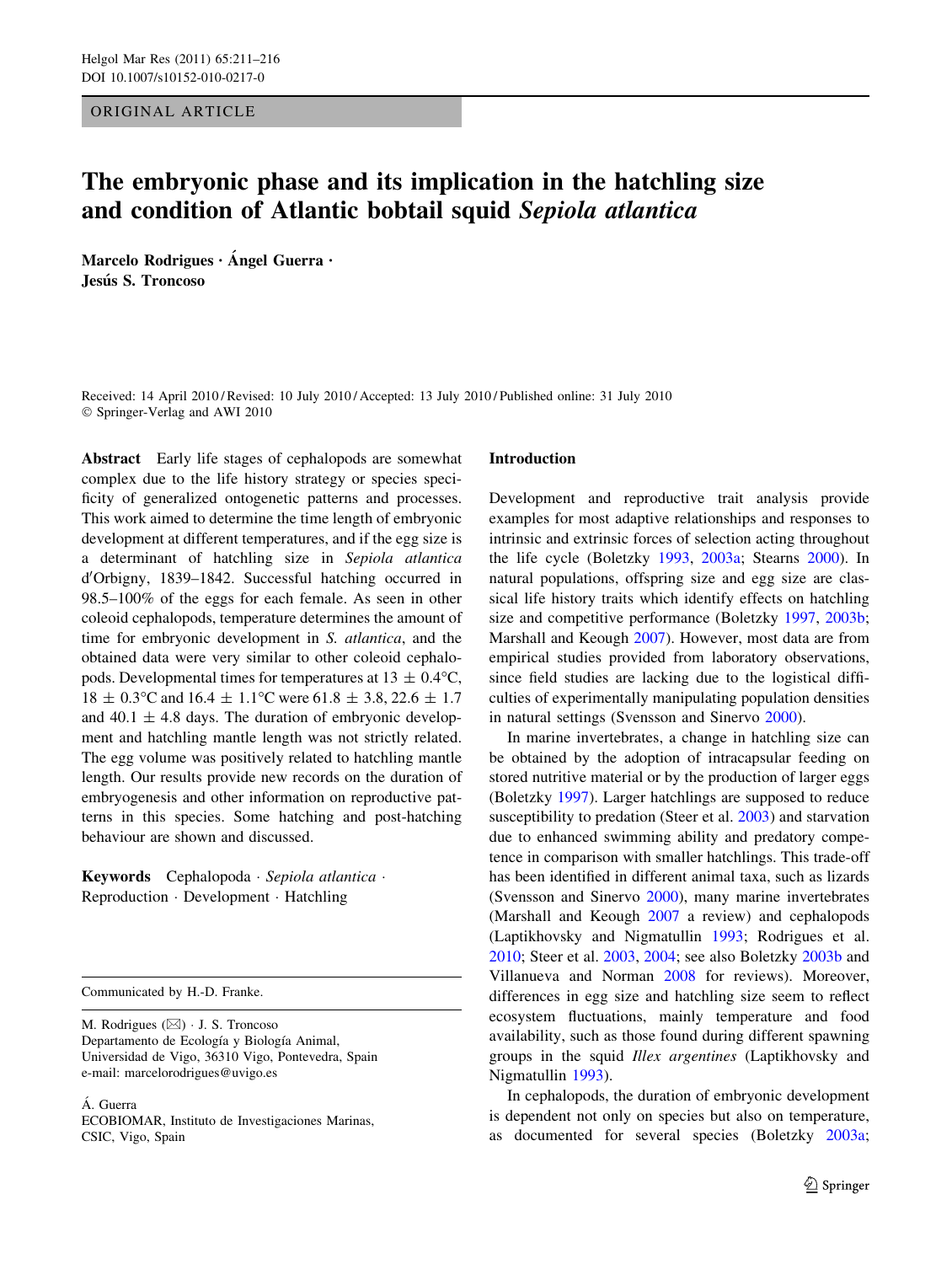Villanueva and Norman [2008\)](#page-5-0). In contrast to many other marine invertebrates (references in Marshall and Keough [2007\)](#page-5-0), there is very little information on how maternal conditions affect the hatchling condition in cephalopods (Boletzky [2003b](#page-5-0); Rodrigues et al. [2010](#page-5-0); Steer et al. [2004](#page-5-0)). Therefore, it is beneficial to investigate whether egg size is a determinant of hatchling size in S. atlantica and whether temperature has an effect on this trait.

During embryonic development, prevailing environmental conditions may affect the physiological state of the developing larva (Giménez and Torres [2002](#page-5-0)), particularly in cephalopod paralarvae where the inner yolk sac provides energy for metabolism in learning activities such as predation (Boletzky [1974](#page-5-0), [1993\)](#page-5-0). Several authors have suggested that the transition from yolk utilization to active predation represents a critical period in the early life history of cephalopods (Boletzky [2003a;](#page-5-0) Vidal et al. [2002](#page-5-0); Villanueva and Norman [2008\)](#page-5-0). In paralarvae of chokka squid, *Loligo reynaudii*, rates of inner yolk utilization may be influenced by environmental temperature (Martins et al. [2010\)](#page-5-0).

As observed in other sepiolids, Sepiola atlantica d'Orbigny, 1839–1842, transfers spermatophores to the female, who stores them in the bursa copulatrix, a large pouch lying on the visceral mass that allows the spermatangia to become attached (Rodrigues et al. [2009](#page-5-0)). This species is an intermittent terminal spawner (see Rocha et al. [2001](#page-5-0)), and this spawning strategy comprises groupsynchronous ovary maturation, multiple egg laying and deposition of egg clutches in different locations. Furthermore, the egg size shows a positive correlation with maternal size, and the female does not take parental care of its progeny (Rodrigues et al. [2010](#page-5-0)).

The goals of this study were to evaluate the influence of temperature on development in S. atlantica and to determine whether hatchling size is dependent on the duration of development, along with providing new information on post-hatching behaviour and condition.

## Materials and methods

A total of twelve mated adult females were obtained during dedicated dives in the Ría of Vigo (NW Iberian Peninsula)  $(42^{\circ}$  14' N; 8 $^{\circ}$  47' W). The field collection and laboratory study were carried out between January and September 2009. Live specimens were immediately sent, with care, to the Marine Station of the University of Vigo in Toralla Island (ECIMAT-UVIGO). Collection depth was between 3 and 6 m in sandy substrate with no algae present.

Each individual was placed in a 20.2 l (30 cm long  $\times$  27 cm wide  $\times$  25 cm deep) glass tank with an open system of running seawater (16.4  $\pm$  1.1<sup>o</sup>C). The bottom of the tanks was covered with 0.5–1 cm of fine sand from the type locality. The system received a natural photoperiod according to the season, roughly: spring 12:12 LD, summer 15:9 LD, autumn 12:12 LD, winter 9:15 LD.

Sepiolid squids were fed daily ad libitum with freshly collected adult mysid shrimps, Siriella armata and Leptomysis mediterranea. Females were always kept in isolation in the tanks and were never exposed to males in captivity, but all of them produced eggs that initiated development, thus indicating that spermatangia were present in the females.

Twelve spawns in aquaria were obtained (753 eggs) from the captive females. Eggs were laid during the night or early morning and were removed upon observation. Each clutch was divided into three groups exposed to different temperatures:  $13 \pm 0.4$ °C ( $N = 247$ ),  $18 \pm 0.3$ °C ( $N = 251$ ) and natural variation (NV = 255) 16.4  $\pm$  1.1°C. Eggs from each female were maintained in small nylex mesh bags (0.5 mm mesh) where the spawning date, egg volume and "mother" were recorded. Bagged eggs were checked daily in routine controls at 8:00–9:00 a.m. and p.m., allowing us to record roughly from each clutch the emergence of the first hatchling, the diel hatching time and rate of successful hatchings for each female at the different temperatures.

After hatching, following Messenger [\(1985](#page-5-0)), a total of 721 specimens were anaesthetized using a  $1/1$  ASW-MgCl<sub>2</sub> (7.14%) solution for 1 min in order to reduce their mobility. Dorsal mantle length (ML) and total length  $(TL = from posterior tip of the mantle to tip of the longest$ arm) were measured to 0.01 mm accuracy and weighed (BW) to 0.001 g immediately after being anaesthetized. The same measurements were made on each female immediately after death. Once measured, hatchlings were maintained in the same conditions as the adults and juveniles of the mysid shrimps mentioned above were offered.

All measurements were made using a stereomicroscope (Nikon SMZ-1500). The image was calibrated on a video monitor, and measurements were taken directly from the screen utilizing an image analyser (Nikon, NIS-Elements).

Egg volume (EV) was approximated using the formula for the volume of a prolate ellipsoid, (4/3)  $\pi L W^2$  (within 0.01 mm<sup>3</sup>) (see Rodrigues et al. [2010](#page-5-0)), where  $L =$  egg length (mm) and  $W =$  egg width (mm). All statistical analyses were performed using SPSS software (SPSS statistics 17.0).

In addition, a number of hatchlings (Fig. [1](#page-2-0)) were fixed in Bouin's fixative and preserved in 70% EtOH (25 replicas in total). These specimens were dehydrated in a graded series of ethanol, cleared with toluene and embedded in paraffin. Cross- and frontal sections of 7 µm were mounted on slides and stained with haematoxylin and eosin.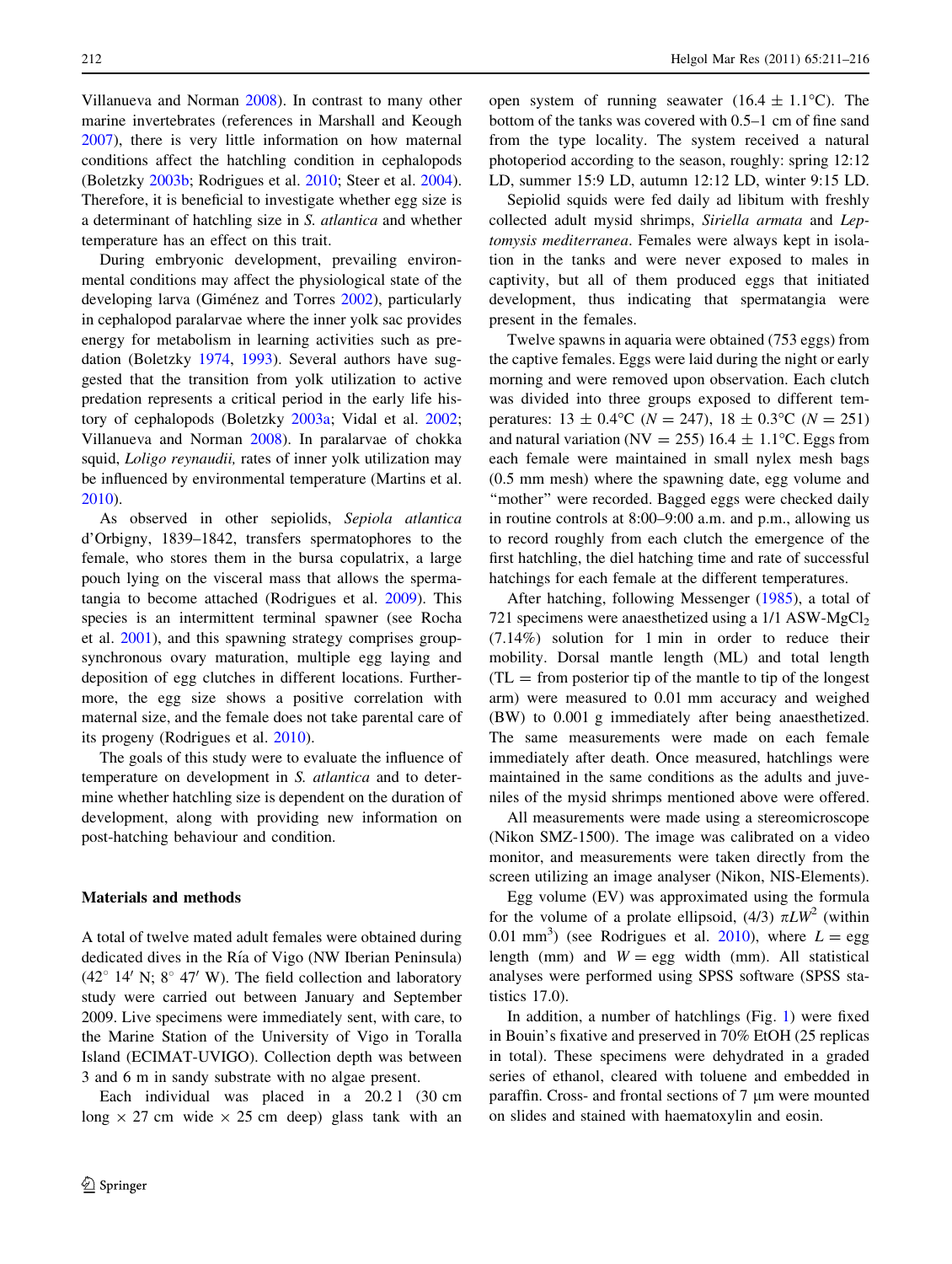<span id="page-2-0"></span>

Fig. 1 Scheme of the fixed post-hatching Sepiola atlantica ( $N = 25$ ) to make histological sections used in this study

## Results

Egg laying began between 67 and 104 days after females were collected. Of the twelve females, five deposited four egg clutches. The number of laid eggs per clutch was highly variable ranging between 2 and 86 eggs, with an apparent decrease in the number of eggs laid with time. The individual egg volume varied between 47.81 and 182.45 mm<sup>3</sup>  $(53.29 \pm 27.12 \text{ mm}^3)$ ; mean  $\pm$  standard deviation).

The embryonic development in terms of time duration was strictly dependent on temperature (Fig. 2). The slowest rate in developmental time occurred with samples incubated at 13<sup>o</sup>C ( $N = 247$ ), 61.8 ± 3.8 days. Eggs at  $16.4 \pm 1.1^{\circ}$ C (N = 251) hatched after 40.1  $\pm$  4.8 days. At 18<sup>o</sup>C ( $N = 251$ ), hatching occurred after 22.6  $\pm$  1.7 days. Successful hatching was recorded in 98.5–100% of all the eggs laid.

Hatchling's ML varied from 1.1 to 1.7 mm (1.5  $\pm$ 0.3 mm), and TL ranged between 2.6 and 3.6 mm  $(3.2 \pm 0.5 \text{ mm})$ . BW was 0.077 up to 0.098 g  $(0.081 \pm 0.05 \text{ mm})$ 0.02 g). There was no relationship between hatchling length and weight ( $r^2 = 0.36$ ,  $n = 721$ ,  $P > 0.05$ ).

Hatchling ML was positively related to EV ( $r^2 = 0.69$ ,  $n = 721, P < 0.001$ , which is represented by the following linear equation:  $ML = 0.904 + 0.007$  EV (Fig. 3). However,

hatchling ML was not affected by neither temperature nor corresponding developmental time duration ( $F = 1.34$ ,  $n = 721, P > 0.05$ .

Hatching and post-hatching behaviour

Of the 721 successful hatchings obtained, 96.3% took place during the night or early morning, and the rest during daylight or early evening. Hatching was achieved with vigorous mantle contractions. To leave the egg case, the hatchling possibly utilized the terminal spine as auxiliary equipment along with the hatching gland (see Boletzky [1991](#page-5-0)).

Newly hatched individuals showed expanded chromatophores of dark brown colour on a yellowish background along the whole body, and they often assumed a ''flamboyant'' arm display (as shown in Mauris [1989,](#page-5-0) Fig. 2- PB1). This posture consisted of the following arm patterns: (1) the dorsal and laterodorsal arms were stretched upwards perpendicularly to the body axis; (2) the lateroventral and ventral arms together were stretched downward on either side; and (3) the tips of all the arms were rolled in.

Hatchlings were generally less active during daylight hours, and juveniles remained at the bottom of the tank attempting to bury themselves in the sand. However, after a few hours (4–6 h), all the animals tried to bury in the substrate (sand grain size between 0.25 and 0.125 mm), but with varying levels of success. These attempts consisted in contractions and expansions of the mantle while the animal was sitting on the substrate (first phase, cf. Boletzky and Boletzky [1970\)](#page-5-0). Subsequent attempts consisted of the juveniles gathering sand particles (second phase) with outstretched laterodorsal arms, with varying success. A complete burying sequence (see Rodrigues et al. [2010\)](#page-5-0) was observed after 4 days.



Fig. 2 S. atlantica. Schematic representation of embryonic developmental duration at different temperatures. Line A represents the embryonic development at  $18 \pm 0.3$ °C; line B at  $16.4 \pm 1.1$ °C; line C at  $13 \pm 0.4$ °C



Fig. 3 S. atlantica. Relationship between egg volume (mm<sup>3</sup>) and hatchling mantle dorsal length (mm) fitted by a linearized calibration function, which explained  $69\%$  ( $R^2$ ) of the associated variance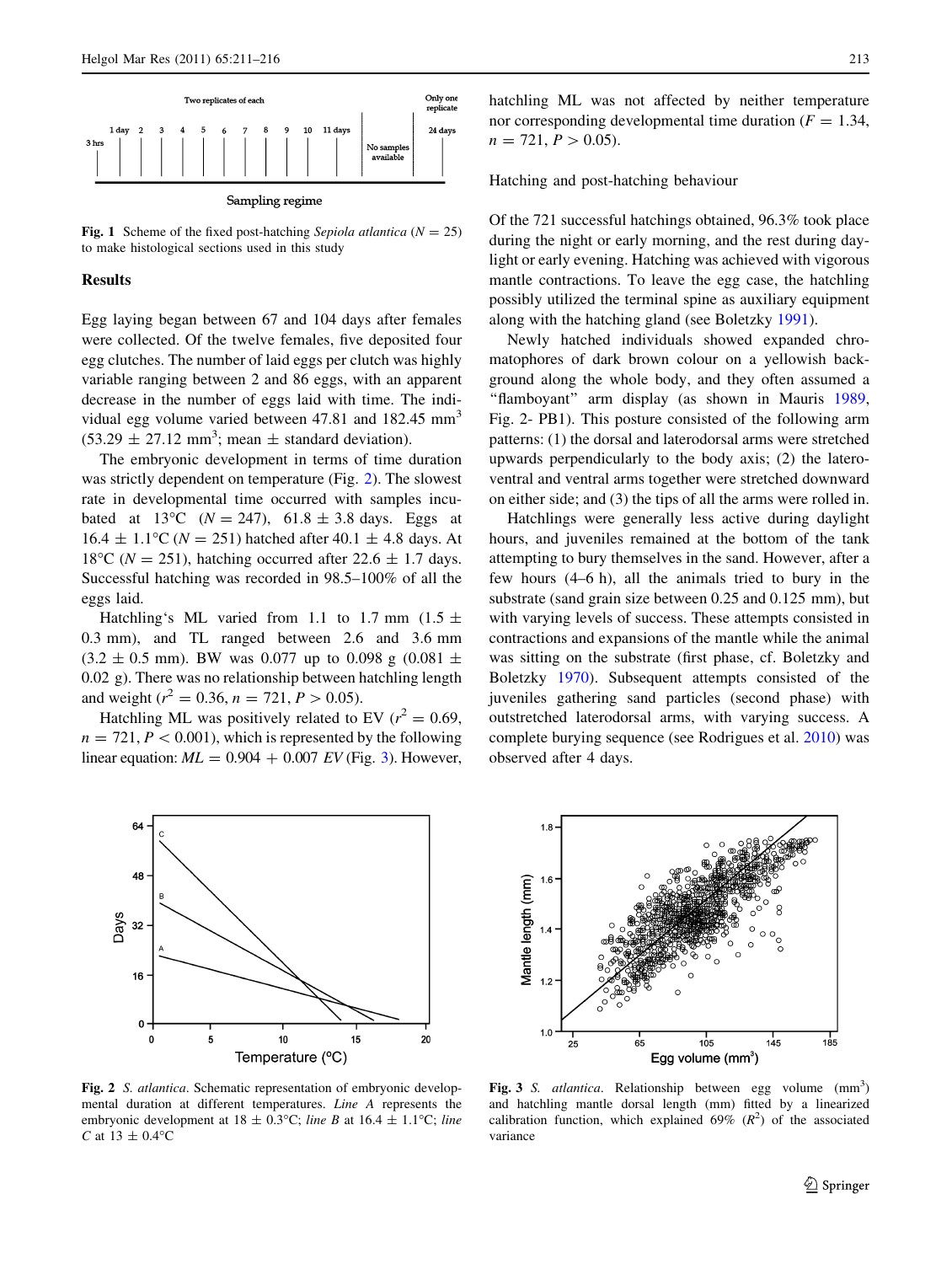<span id="page-3-0"></span>

Fig. 4 Histological sections of Sepiola atlantica. a Cross-section of a hatchling at 24 days age on  $10\times$  magnification showing the rest of inner yolk sac; note the lateral lobe (ll) as two round structures embedded in the digestive gland  $(dg)$  and the transversal structure lying between them, on top of the ink sac  $(is)$ , which is the middle part of the anterior lobe (al); **b** The same section at  $60 \times$  magnification

Although hatchlings possess yolk reserves (inner yolk sac) (Fig. 4), they are poised to hunt mysid shrimp of the equal size 1 h post-hatching. This initial innate predatory response was not always successful but gradually improved. Hatchlings showed expanded dark brown chromatophores when directing attention to the prey. Afterwards, they moved quickly towards the prey in order to attain appropriate attacking distance (Messenger [1968](#page-5-0)). Prior to attack, hatchlings contracted all chromatophores and consequently turned virtually transparent. Arms were spread to form a circular crown, to enable the tentacles to be rapidly shot out (generally to the dorsal side in the middle of the mysid shrimp). If the attack was successful, the tentacles were quickly retracted with the prey. When the tentacles were retracted (with or without prey), the animals resumed a dark brown colour.

Although most hatchlings had eaten mysid shrimp within the first few days post-hatch, 97% died between 3 and 6 days after hatching. One individual survived to 24 days old.

Histological analyses demonstrated that yolk was present in all hatchlings between 0 and 6 days old  $(N = 14)$ . From 7 to 9 days old, only 2 of 6 replicas ( $N = 6$ ) showed traces of yolk. The hatchlings 10 and 11 days old  $(N = 4)$ 

detailing the lateral lobe embedded admedially in the diverticula of the digestive gland, the middle part of anterior lobe is visible; c Frontal (horizontal) section of a hatchling 3 h old at  $4 \times$ magnification. The dotted line indicates where the sections showed in figures (a) and (b) were made. Scale bars: 50  $\mu$ m (a), 100  $\mu$ m (b), 0.5 mm (c) sg stellate ganglion;  $fp$  fin pouch

had no traces of yolk. Nevertheless, the single juvenile that reached 24 days old showed traces of yolk (Fig. 4).

# Discussion

Spawning behaviour observed in this study was similar to those shown in previous studies (Rodrigues et al. [2010\)](#page-5-0). As in other coleoid cephalopods, S. atlantica showed an inverse relationship between temperature and developmental duration (Boletzky [2003a\)](#page-5-0). The duration of development was similar to that observed by Boletzky [\(1983](#page-5-0)) in Sepiola robusta. However, the mean time was 50% lower than in the sepiolidae Euprymna tasmanica reared at the same temperature (18°C, Steer et al. [2004](#page-5-0)). Hatching lasted for 23 days in S. *atlantica* at a mean temperature of  $14.4^{\circ}$ C in northern Welsh waters (Jones and Richardson [2010](#page-5-0)), which is comparable to our results at  $18^{\circ}$ C.

Our comparison between the three tested temperatures did not show apparent differences in hatching success (98.5–100%). Since high hatching rates were obtained at all temperatures examined (with no malformations), our results suggest that S. atlantica is adapted to living in waters ranging between  $13.0$  and  $18.0^{\circ}$ C. On the other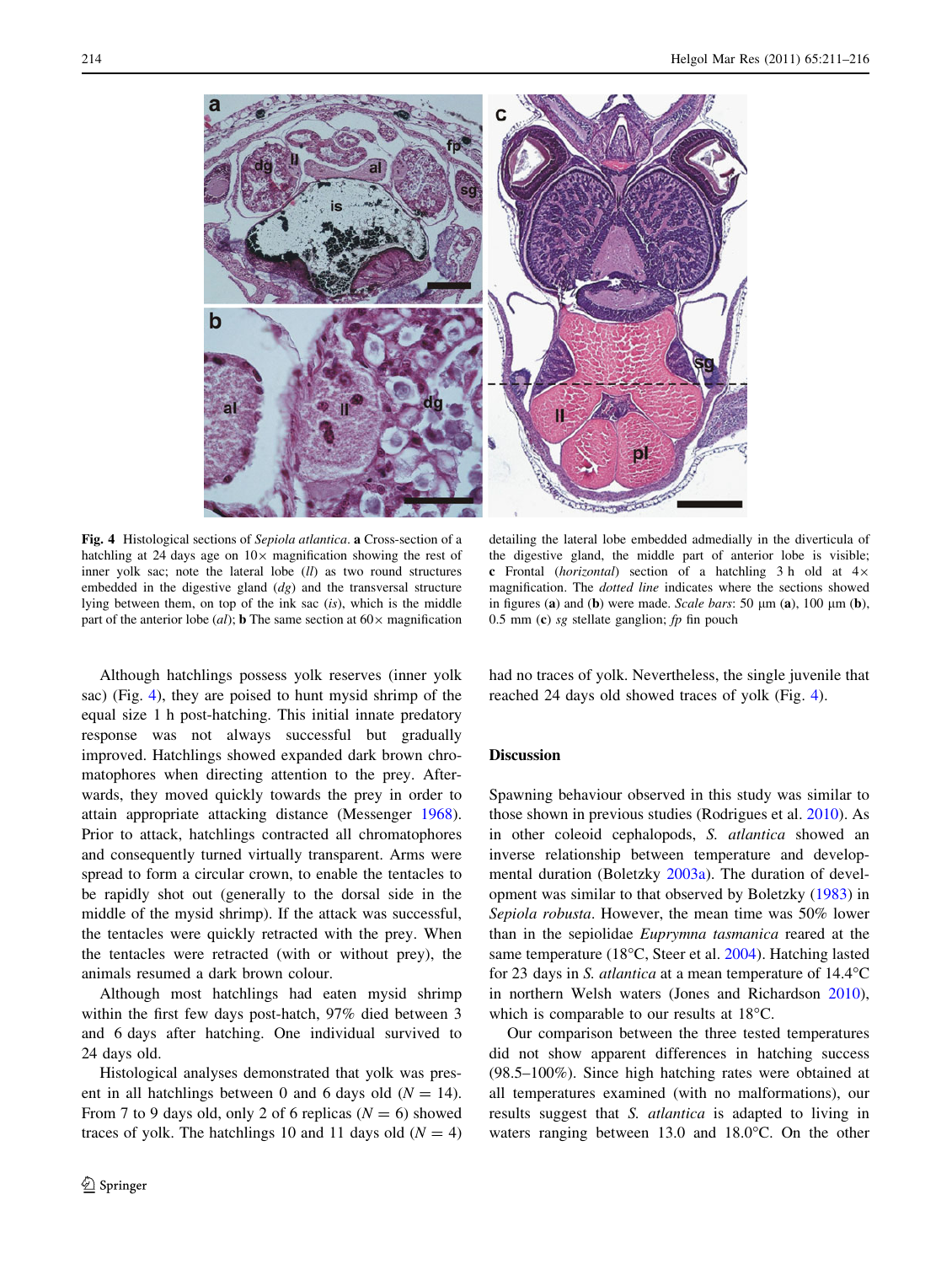hand, Steer et al. [\(2004](#page-5-0)) observed in E. tasmanica that hatching success is positively correlated with offspring size.

We do not have direct evidence relating to how long the female can store sperm in the bursa copulatrix. This is mainly because we do not know when the females in our experiments mated in the wild. However, we have evidence that female S. atlantica can store viable sperm for at least 104 days, which was the maximum time fertilized eggs were spawned in our experiment.

This study revealed a positive effect of egg size on hatchling size in captive S. *atlantica*. This result is supported by the positive trade-off between maternal fitness, which determines egg size and trade-offs previously identified by Rodrigues et al.  $(2010)$  $(2010)$  in the same laboratory conditions. Such features are normally found in direct marine developers which have no parental care (Marshall and Keough [2007](#page-5-0)). However, as observed in the brighteye darters, Etheostoma lynceum, egg quality and size vary in successive spawning events (Heins et al. [2004\)](#page-5-0). Thus, the basis of the trade-off between female fitness and hatchling size could be influenced by other factors (such as temperature, food availability and salinity) in the field (Boletzky [1997;](#page-5-0) Heins et al. [2004;](#page-5-0) Laptikhovsky and Nigmatullin [1993;](#page-5-0) Marshall and Keough [2007;](#page-5-0) Steer et al. [2004](#page-5-0); Svensson and Sinervo [2000](#page-5-0)).

S. atlantica hatchling ML was similar to that observed in other sepiolid hatchling species (Boletzky [1983;](#page-5-0) Jones and Richardson [2010;](#page-5-0) Nabhitabhata et al. [2005](#page-5-0)), which ranged between 1.1 and 2.5 mm ML, with the exception of Rossia macrossoma where hatching ML was around 5 mm (Boletzky and Boletzky [1973](#page-5-0)).

## Hatching and post-hatching behaviour

Apparently in most cephalopod species, a decrease in natural light triggers hatching, but why this occurs in one particular is due at the physiological state that is attained by the animal (Boletzky [1974](#page-5-0)). Summers [\(1985\)](#page-5-0) observed laboratory hatching in Rossia pacifica that showed the same diel hatching cycle as S. atlantica. This type of "hatching strategy" is a form of minimizing vulnerability to predators. We have now additional evidence which suggests that two new traits occur during the hatching strategy. This includes the presence of a dark brown pattern, and the flamboyant arm display. The flamboyant posture especially allows the hatchling to convey a confounding picture to a potential predator. This posture is perhaps not only related to prey capture (Mauris [1989](#page-5-0)). Both traits may improve camouflage and may constitute part of the primary defence strategy of the juvenile sepiolid squid (Hanlon and Messenger [1996](#page-5-0)).

This study provides additional observations for the behavioural fitness of S. atlantica hatchlings without previous experience in burying and hunting. Juvenile cephalopods have a remarkable repertoire of actions that correspond to some ''innate responses'' similar to adult behaviour (Boletzky [1974;](#page-5-0) Villanueva and Norman [2008](#page-5-0)). Although very vulnerable to predation, sepiolid hatchlings mainly behave in a defensive way by burying into the sand and by showing body patterns and displays adapted for concealment in the given environment (Boletzky and Boletzky [1973](#page-5-0); Boletzky [1974](#page-5-0)). Although kept in a tank without sand for weeks, occasional observations demonstrated that sepiolid hatchlings of several Sepiola and Sepietta species (Boletzky [1983](#page-5-0), [2003a](#page-5-0); Boletzky and Boletzky [1973\)](#page-5-0) bury when sand is present using similar techniques observed in our study.

This study demonstrates that S. atlantica possesses the innate predatory attack response 1 h post-hatching while still possessing yolk reserves. This result is in disagreement with that observed in the same species by Jones and Richardson ([2010\)](#page-5-0), who found that individuals began hunting at 6 days old. In contrast, other studies have shown that newly hatched cuttlefish (Sepia officinalis) began their predatory attacks at 24–48 h post-hatching (Wells [1958](#page-5-0)), with the precise sequence of motor actions observed in mature adults (Messenger [1968](#page-5-0)).

High mortality was still observed, despite traces of yolk in juvenile S. atlantica (Fig. [4](#page-3-0)). This suggests the existence of a critical period (cf. Vidal et al. [2002](#page-5-0)) in the early life history in S. atlantica. Based on juvenile mortality, Jones and Richardson ([2010\)](#page-5-0) suggested that the first 40 days are critical in the life cycle of the species, although in their study no inner yolk was observed after 20 days old. The phenomenon of critical period was also observed in some squid species reared in laboratory up to date (e.g., *Loligo* opalescens, Vidal et al. [2002](#page-5-0)). However, some extrinsic factors can be affecting in this aspect, like food availability, substrate type and light cycle (Hanlon et al. [1997;](#page-5-0) Vidal et al. [2002\)](#page-5-0).

Post-hatch conditions were similar for all hatchlings, despite being raised at different developmental temperatures. This may have changed the physiological con-sumption of the yolk (Giménez and Torres [2002](#page-5-0)). Unfortunately, we had no individual temperature information and, consequently, we cannot prove this. Yolk consumption was studied in crabs (Chasmagnathus granulate), with salinity as the variable factor, and although salinity stress resulting in an increase in egg size (Giménez and Anger [2001](#page-5-0)), it was demonstrated that changes in salinity may have negative consequences in the growth rates at early juvenile stages (Giménez and Torres [2002](#page-5-0)). Future projects would need to address the variability in